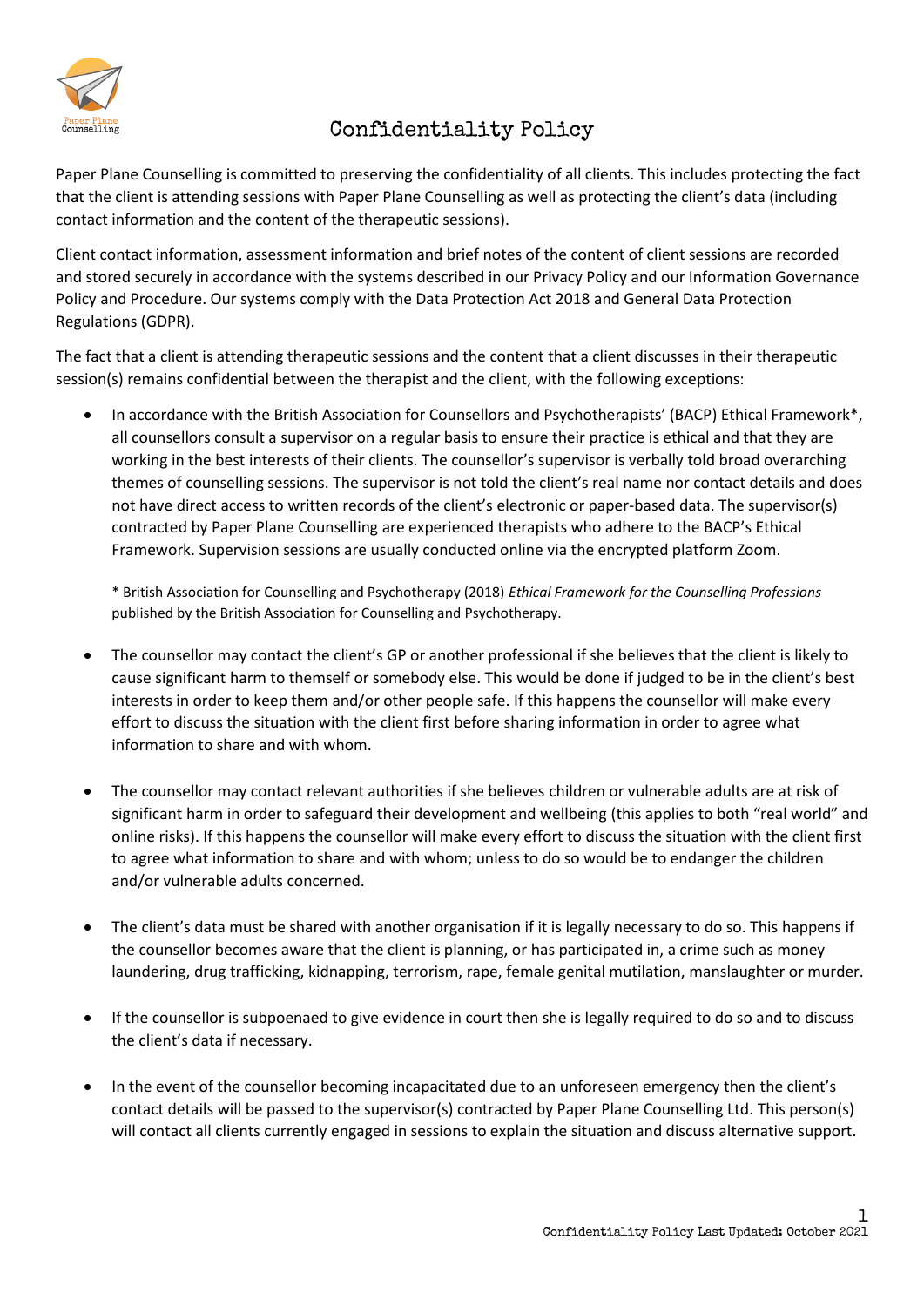

## Confidentiality Policy

### Additional considerations for clients under the age of 18 and their parents and legal guardians

Paper Plane Counselling works with child clients under the age of 18 only with the explicit and informed consent of the child client's parent or legal guardian. Therefore, the parent or legal guardian is fully aware that the child client is attending sessions, and is aware of the location of these sessions and the time they are taking place.

The parent or legal guardian is asked to meet with Paper Plane Counselling's counsellor for an initial assessment meeting. If the child client is not present at this meeting then the information given the counsellor by the parent or legal guardian at both the initial enquiry and assessment stages is kept confidential to the parent or legal guardian (i.e. the child client is not told the detail of the information that has been given).

The parent or legal guardian is asked to keep in touch with the counsellor for the purpose of bringing the child client to sessions (if necessary), for arranging payment of any necessary fees and for making the counsellor aware of any change of circumstances which might affect the child client's counselling. In the case of online sessions, the parent or legal guardian has a responsibility to ensure that the child client is in a safe and comfortable place during their counselling sessions where they cannot be overheard nor their screen seen by others.

The parent or legal guardian is not routinely told the content of any of the child client's counselling sessions. If the parent or legal guardian has a question or concern which they want to ask the counsellor, the counsellor will only speak with the parent or legal guardian with the child client's knowledge and agreement that the conversation will take place and what information will be shared with the parent or legal guardian. Afterwards, the child client will be told the key themes which were discussed in each conversation between Paper Plane Counselling Ltd and the child client's parent or legal guardian.

If the counsellor becomes concerned that the child client is at risk of causing significant harm to themself or somebody else, then the counsellor will first discuss the situation with the child client and seek to agree who to share information with in order to keep the child client (or another person) safe. This may include informing the child client's parent or legal guardian if the child client is in agreement, or without the child client's agreement if it is essential that the child client's parent or legal guardian is aware of the situation in order to keep the child client or somebody else safe.

### Clients referred and/or funded by an external agency

If a client is referred and/or funded by an external agency (e.g. an employer or an insurance provider) then the external agency will already be fully aware that the client is attending sessions with Paper Plane Counselling.

Paper Plane Counselling will routinely inform the external agency of the dates of all sessions held for the purpose of invoicing.

Some referring agencies request a report from Paper Plane Counselling about the progress of the client's counselling sessions. If this applies, Paper Plane Counselling will inform the client of what information the referring agency requests at the initial assessment stage and will agree with the client what information will be shared. The client will be offered a copy of any such report written about them by Paper Plane Counselling.